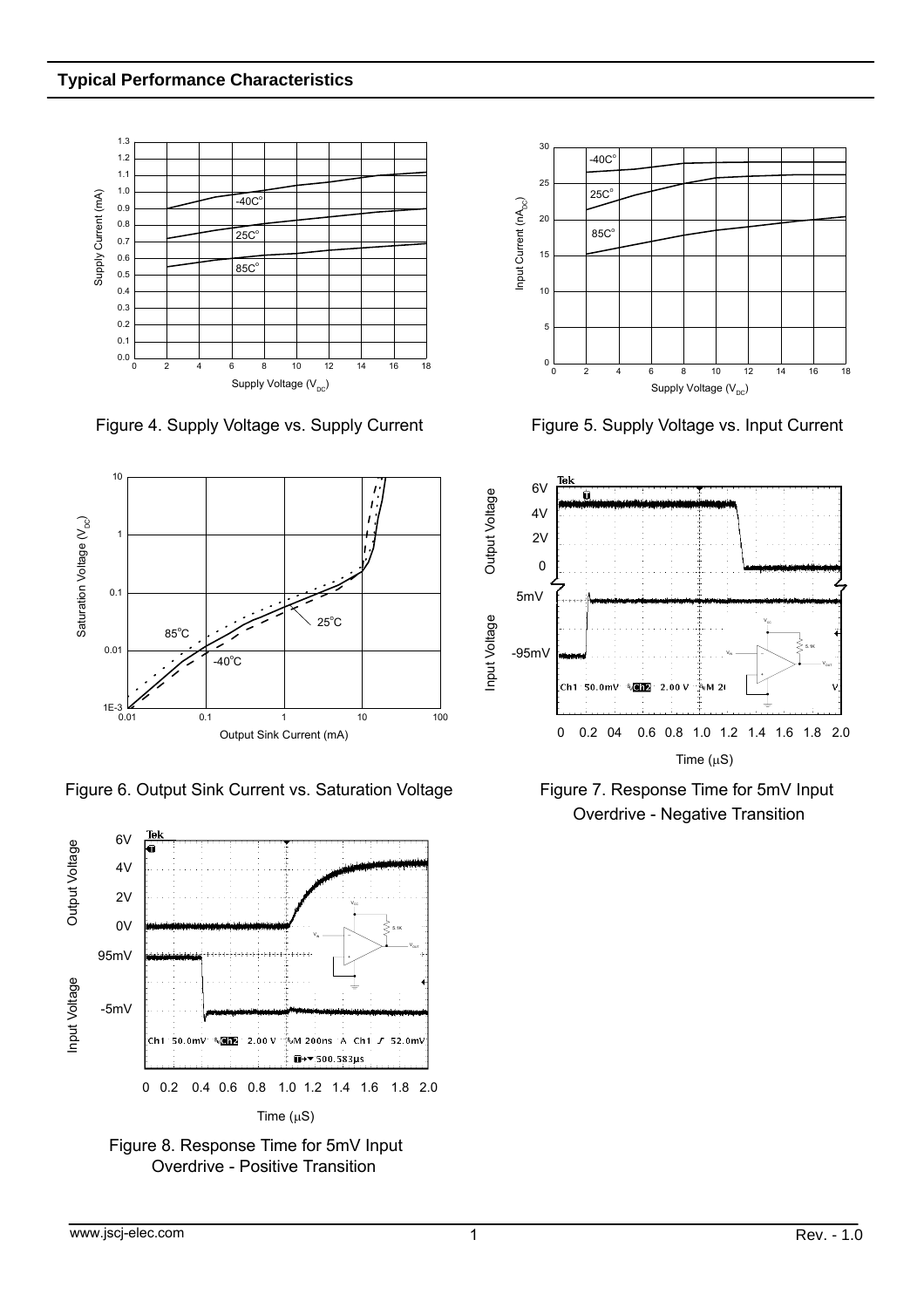







Figure 11. One Shot Multivibrator



Figure 12. Squarewave Osillator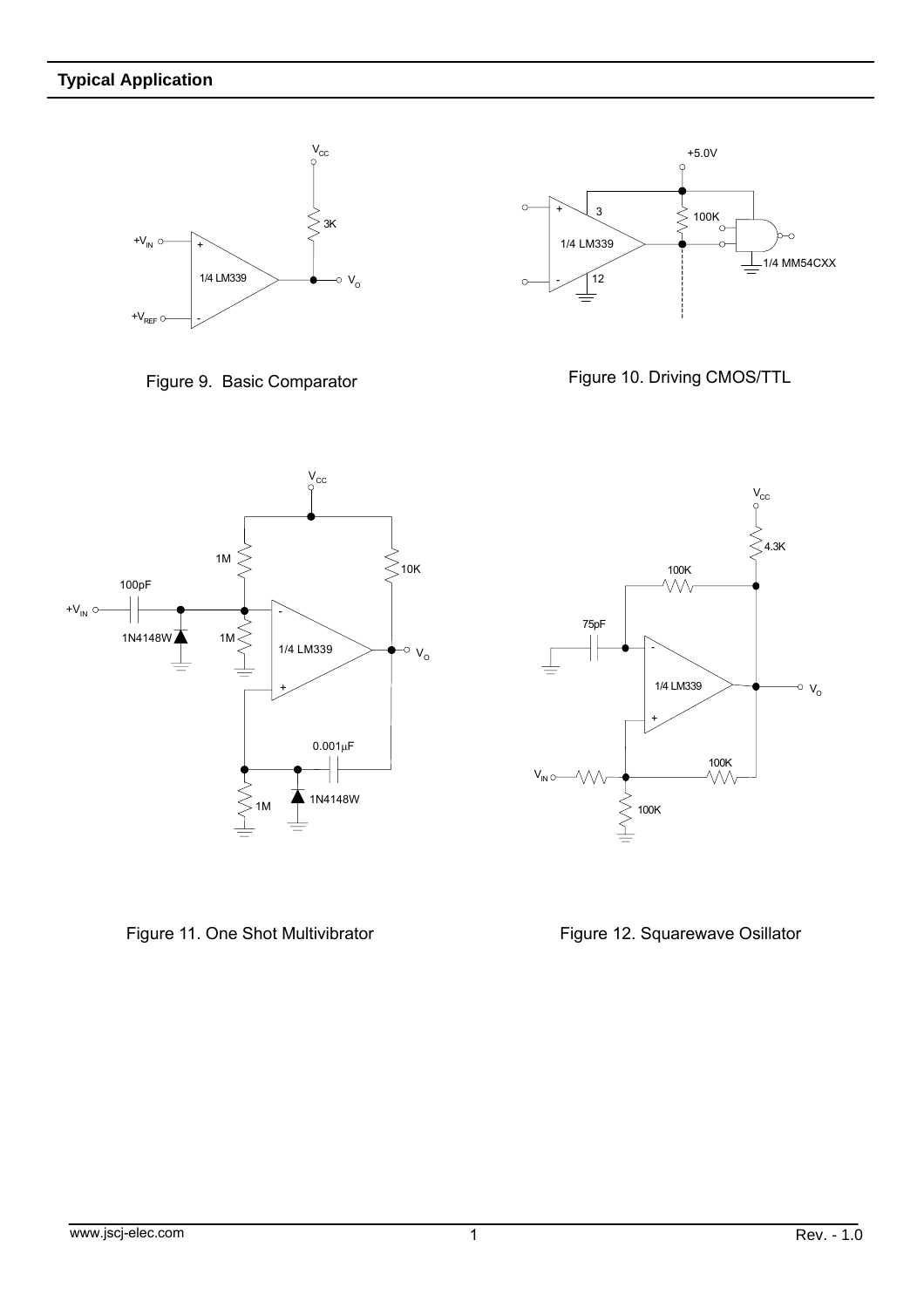# **Unit: mm(inch)**



Note: Eject hole, oriented hole and mold mark is optional.